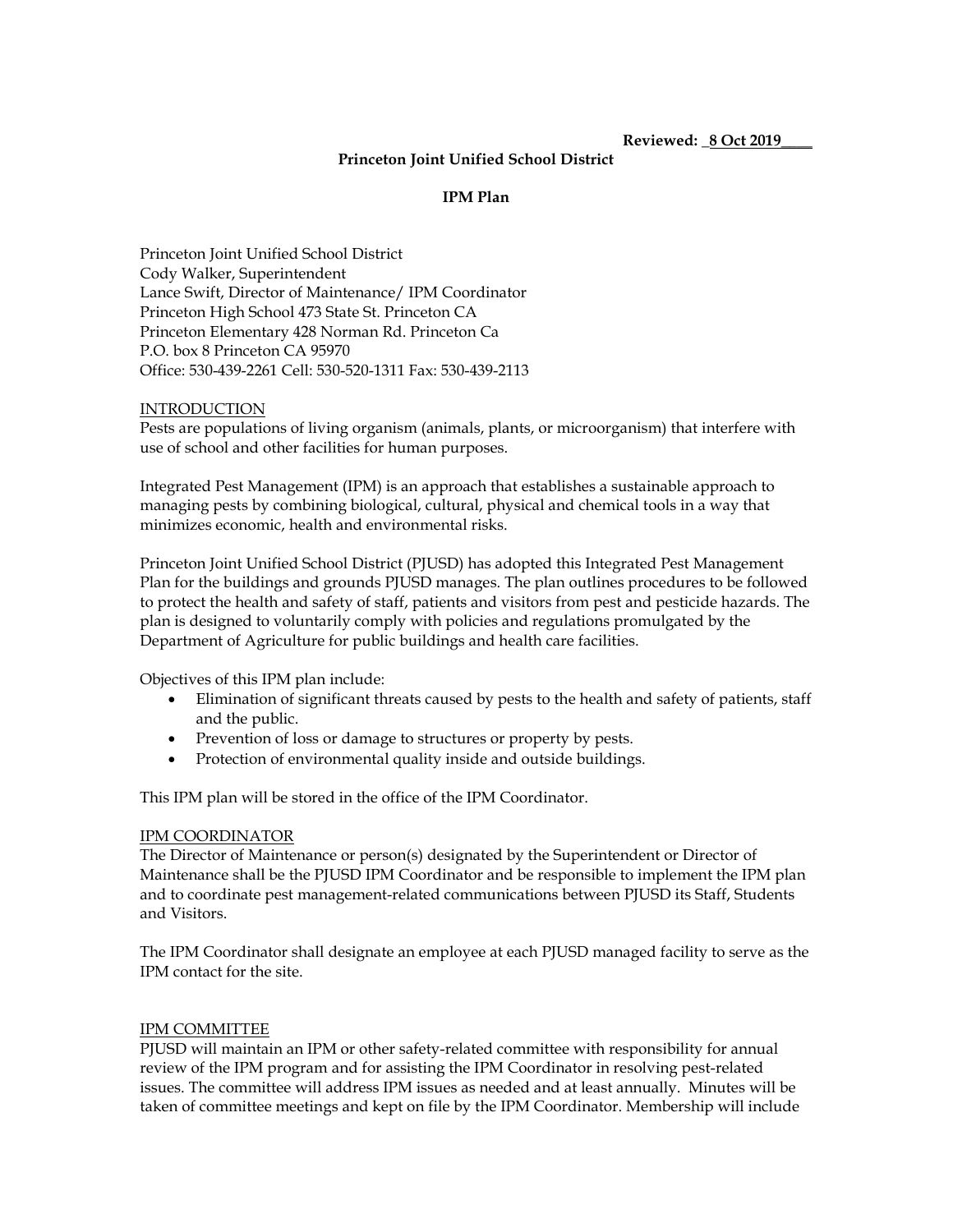the IPM Coordinator and IPM Site Coordinators, and may also include community members, health advocates, patients and representatives from the California IPM program.

## POSTING AND NOTIFICATION OF PESTICIDE APPLICATIONS

The IPM Coordinator shall be responsible to annually notify patients and guardians of the procedures for requesting notification of planned and emergency applications of pesticides in facility buildings and on facility grounds.

When pesticide applications are scheduled in PJUSD-managed buildings or on grounds, PJUSD Service Providers and staff shall provide notification in accordance with law, including:

- 1. Posting, in public area, a pest control information sign with the date, time and location of the application and the product applied in an appropriate area and including contact information for additional details, 24 hours in advance of application. Posting will remain in place 72 hours after application
- 2. Providing this information to all individuals working in the building.
- 3. Providing this information to all patients and guardians who have requested notification of individual applications of pesticides.

Where pests pose an immediate threat to the health and safety of patients or employees, PJUSD may authorize an emergency pesticide application and shall notify by telephone any guardian who has requested such notification. Disinfectants, anti-microbials and self-contained or gel-type pesticide baits applied in inaccessible areas are exempt from posting and notification

## RECORD KEEPING & PUBLIC ACCESS TO INFORMATION

PJUSD will maintain records of all Service Provider visits and pest control treatments for at least three (3) years. Information regarding pest management activities will be made available to the public at the PJUSD administrative office. Requests to be notified of pesticide applications may also be made to this office. All guardians will be informed of their option to receive notification of all pesticide applications at enrollment and once annually.

1. All postings shall be forwarded to the California Department of Pesticide Regulation, no less than annually, By Jan 31 of the following year

## TRAINING

PJUSD staff will be provided with training on the District IPM policy during annual update training. Training will include the rationale for the IPM policy and program and specific elements including use of the pest-sighting log and prohibition on pesticide applications by non-certified individuals.

Additionally, designated staff including the IPM Coordinator, IPM Site Coordinators and those who conduct regular inspections of PJUSD facilities will receive advanced training on identifying pest infestations and pest-conducive conditions. This training will improve the ability of PJUSD staff to oversee Service Providers and ensure staff compliance with the District's IPM policy and plan.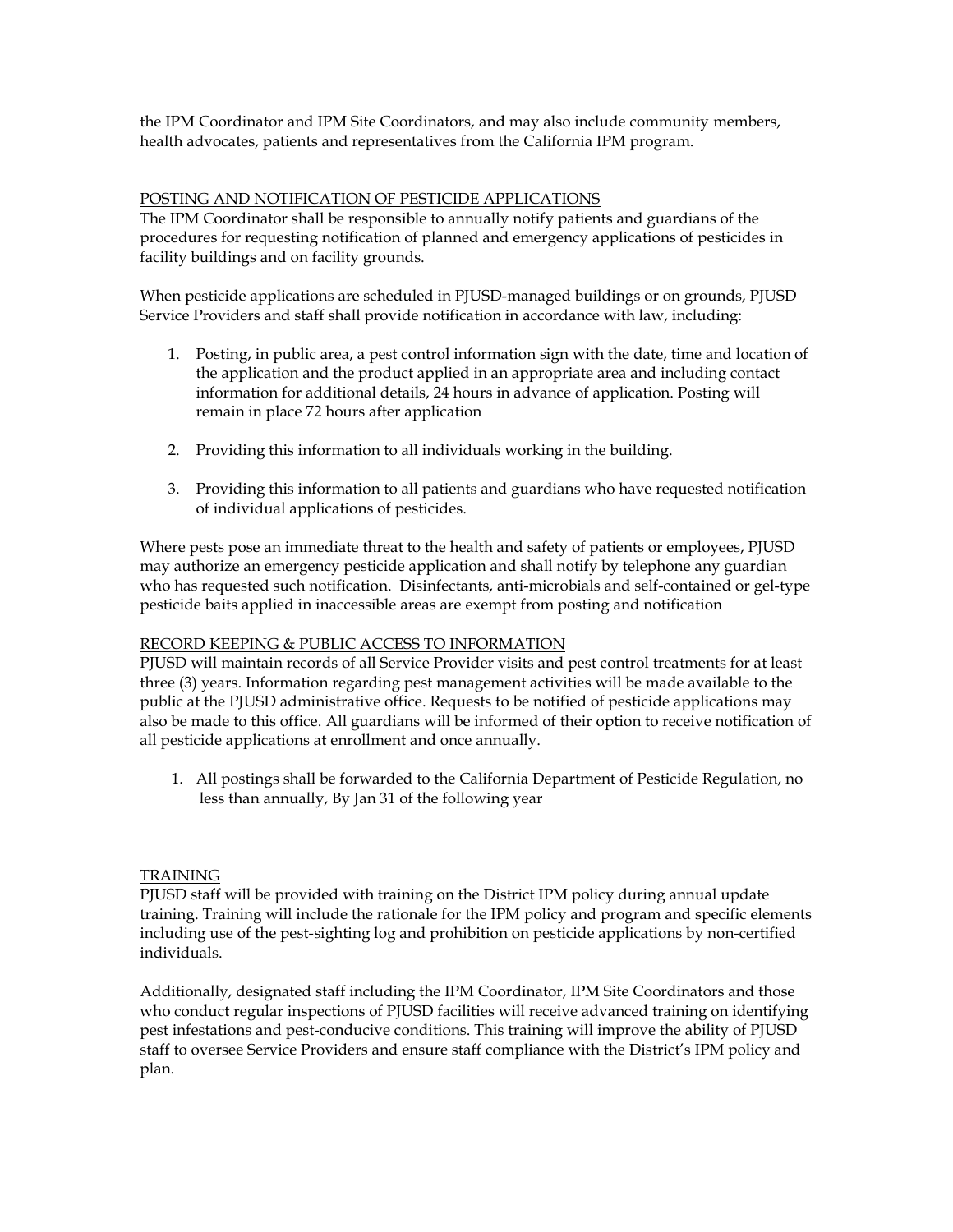### GENERAL IPM STRATEGIES

Pest management strategies may include education, exclusion, sanitation, maintenance, biological and mechanical controls, and pre-approved, site-appropriate pesticides.

An Integrated Pest Management decision at PJUSD shall consist of the following steps:

- 1. Identify pest species.
- 2. Estimate pest populations and compare to established action thresholds.
- 3. Select the appropriate management tactics based on current on-site information.
- 4. Assess effectiveness of pest management.
- 5. Keep appropriate records.

Decisions concerning whether or not pesticides should be applied in a given situation will be based on a review of all available options. Efforts will be made to avoid the use of pesticides by adequate pest proofing of facilities, good sanitation practices, selection of pest-resistant plant materials, and appropriate horticultural practices.

When it is determined that a pesticide must be used in order to meet pest management objectives, the least-hazardous material, adequate for the job, will be chosen.

All pesticide storage, transportation, and application will be conducted in accordance with the requirement of the Federal Insecticide, Fungicide, and Rodenticide Act (7 United States Code136 et seq.), Environmental Protection Agency regulations in 40 CFR, Occupational Safety and Health Administration regulations, PJUSD policies and procedures, and local ordinances.

No person shall apply, store, or dispose of any pesticide on PJUSD property without an appropriate pesticide applicator license. All pesticide applicators will be trained in the principles and practices of IPM and the use of pesticides approved for use by the School District. All applicators must comply with the IPM policy and follow appropriate regulations and label precautions when using pesticides in or around School District facilities.

Pest-specific strategies will be included in the IPM Program Specifications provided to each service provider.

### PRINCETON JOINT UNIFIED SCHOOL DISTRICT

PJUSD service providers including cleaning, pest control and landscape maintenance will be guided by written and signed contracts including PJUSD-developed IPM program specifications for structural pest control providers.

Service providers will be directed to provide special attention to pest-vulnerable areas including food storage, preparation and serving areas; washrooms; custodial closets; mechanical rooms and entryways into the building.

Service providers or other IPM experts will be asked to provide input on any PJUSD facility renovation or reconstruction projects including reviewing plans for pest-conducive conditions, suggesting pest-proofing measures and inspecting construction where applicable to prevent and avoid pest problems.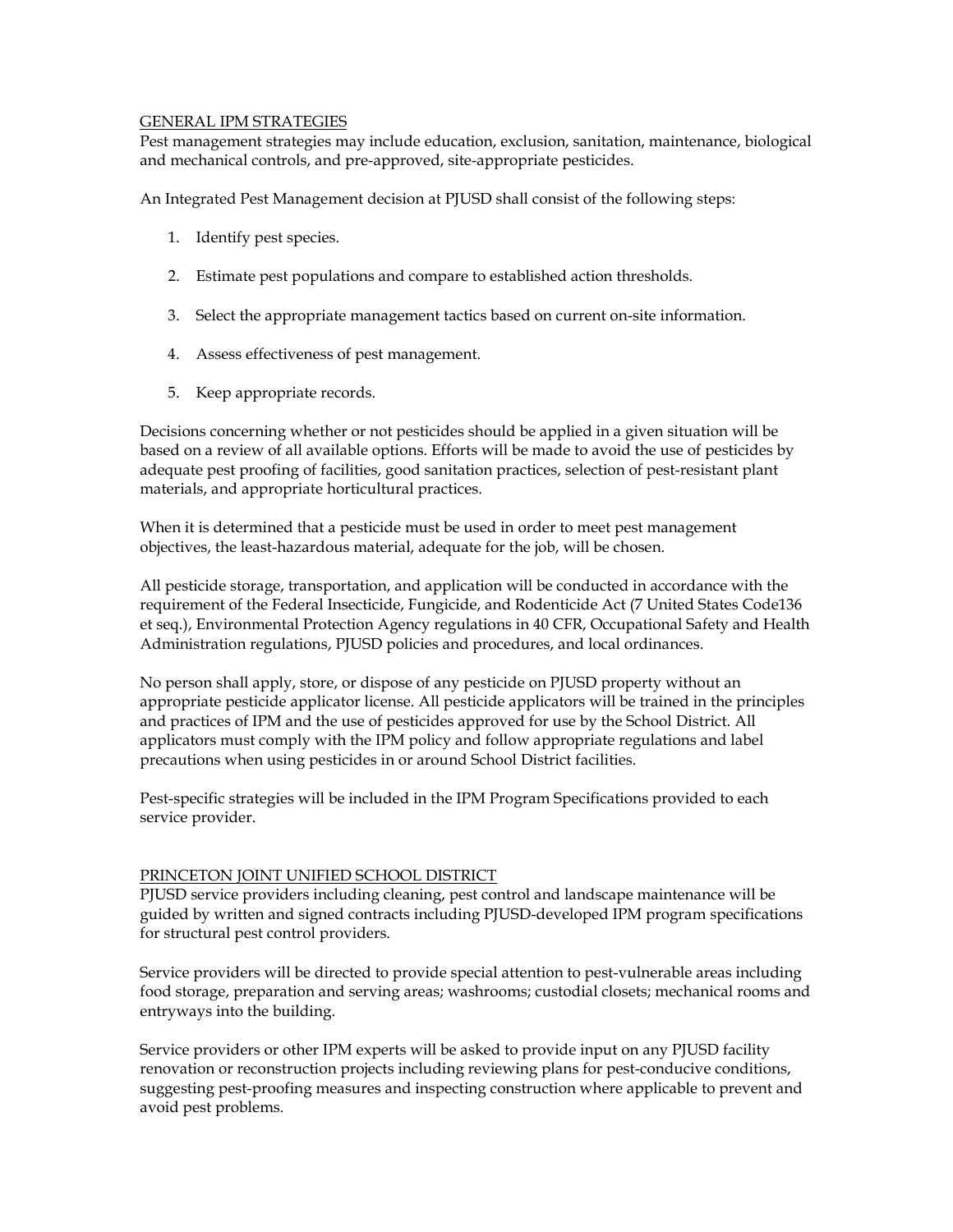## PRINCETON JOINT UNIFIED STAFF ROLES

PJUSD administration will provide support to assist the IPM Coordinator in maintaining an IPM program that relies on minimal pesticide use. Such support will include efforts to promptly address any structural, horticultural, or sanitation changes recommended by the coordinator to reduce or prevent pest problems.

Furthermore, PJUSD administration will assist the Coordinator in developing and delivering materials and programs for staff, students, and the public to educate them about the importance of good sanitation and pest control.

The IPM director is responsible for ensuring staff compliance with the IPM policy and plan, as well as promoting best practices

## Chemical pest management practices

If non-chemical methods are ineffective, the school district will consider pesticides only after careful monitoring indicates that

They are needed according to pre-established action levels and will use pesticides that pose the least possible hazard and are

Effective in a manner that minimizes risks to people, property and the environment.

This school district expects the following pesticides (pesticide products and active ingredients) to be applied during the year.

(This list includes pesticides that will be applied by school district staff or licensed

## Training

Every year school district employees who make pesticide applications receive the following training prior to pesticide use:

Pesticide specific safety training (Title 3 California Code of Regulations 6724)

School IPM training course approved by the Department of Pesticide Regulation (Education Code Section 16714; Food &

Agricultural Code Section 13186.5).

# Submittal of pesticide use reports

Reports of all pesticides applied by school district staff during the calendar year, except pesticides exempt from HSA Recordkeeping, are submitted to the Department of Pesticide Regulation at least annually, by January 30 of the following

Year, using the form provided at www.cdpr.ca.gov/schoolipm. (Education Code Section 16711) **Notification** 

# Notification

This school district has made this IPM plan publicly available by the following methods (check at least one):

This IPM plan can be found online at the following web address:

## Healthy Schools Act

This school district complies with the notification, posting, recordkeeping, and all other requirements of the Healthy Schools

Act. (Education Code Sections 17608 – 17613, 48980.3; Food & Agricultural Code Sections 13180 – 13188